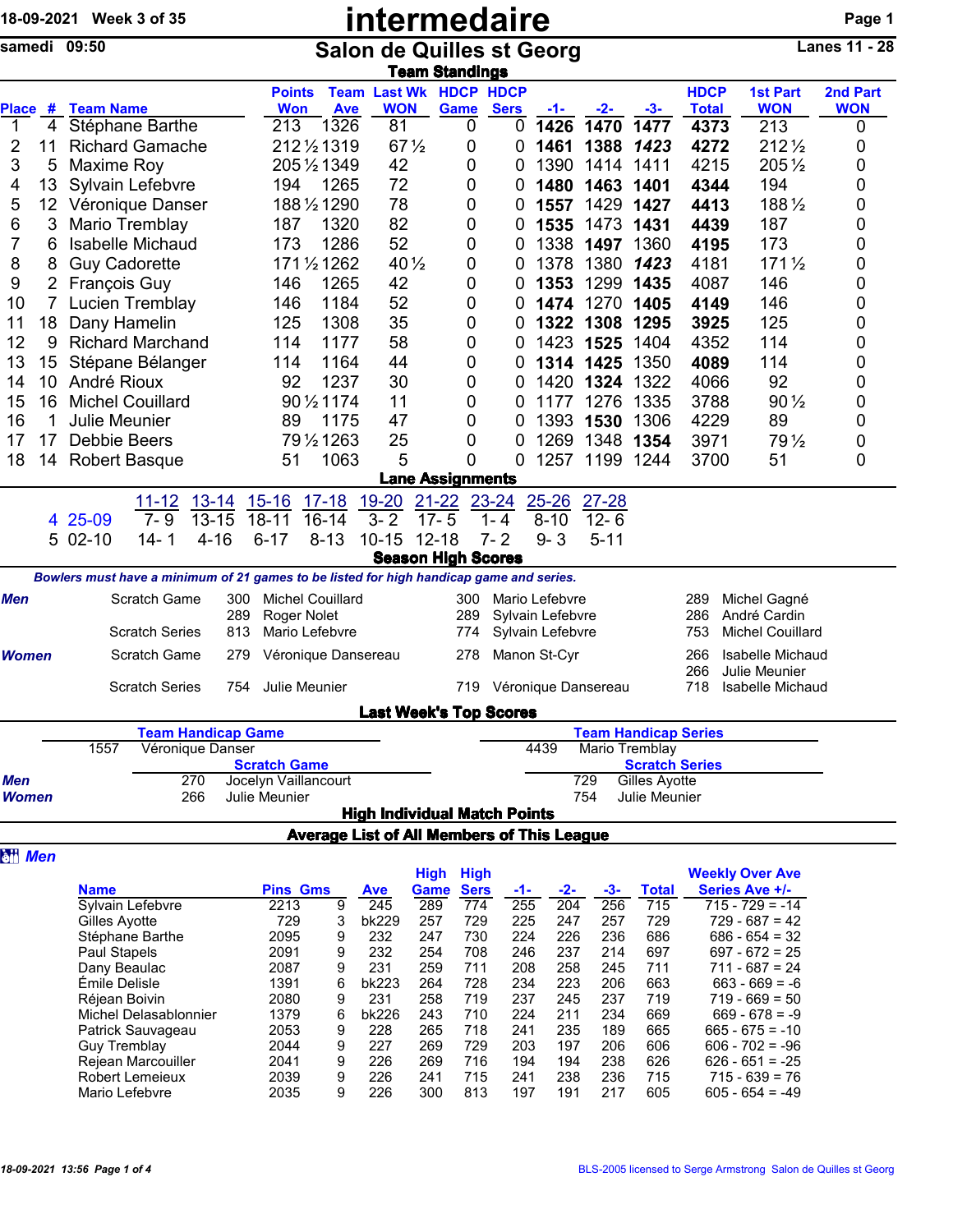| <u>18-09-</u> 2021 | Week 3 of 35                                     |                 |        |              | intermedaire |             |             |             |             |              |                                          | Page 2 |
|--------------------|--------------------------------------------------|-----------------|--------|--------------|--------------|-------------|-------------|-------------|-------------|--------------|------------------------------------------|--------|
|                    |                                                  |                 |        |              | <b>High</b>  | <b>High</b> |             |             |             |              | <b>Weekly Over Ave</b>                   |        |
|                    | <b>Name</b>                                      | <b>Pins Gms</b> |        | <b>Ave</b>   | <b>Game</b>  | <b>Sers</b> | <u>-1-</u>  | $-2-$       | $-3-$       | <b>Total</b> | Series Ave +/-                           |        |
|                    | <b>Patrick Robert</b>                            | 1354            | 6      | bk237        | 258          | 712         | a237        | a237        | a237        | 711          | 711 - 711 = 0                            |        |
|                    | <b>Michel Couillard</b>                          | 2030            | 9      | 225          | 300          | 753         | 192         | 215         | 205         | 612          | $612 - 693 = -81$                        |        |
|                    | Maxime Roy                                       | 2030            | 9      | 225          | 248          | 718         | 194         | 220         | 212         | 626          | $626 - 687 = -61$                        |        |
|                    | Vincent Gagnon                                   | 2027            | 9      | 225          | 259          | 741         | 197         | 225         | 239         | 661          | $661 - 681 = -20$                        |        |
|                    | François Dionne                                  | 1346<br>2007    | 6      | bk239<br>223 | 259<br>257   | 677         | 170<br>233  | 259<br>226  | 248<br>199  | 677<br>658   | $677 - 717 = -40$                        |        |
|                    | Francois Lafrance<br><b>Bryan Bellemare</b>      | 663             | 9<br>3 | bk206        | 226          | 687<br>663  | 226         | 212         | 225         | 663          | $658 - 696 = -38$<br>$663 - 618 = 45$    |        |
|                    | Dany Hamelin                                     | 1988            | 9      | 220          | 242          | 707         | 173         | 217         | 232         | 622          | $622 - 693 = -71$                        |        |
|                    | Sébastien Lagarde                                | 1984            | 9      | 220          | 260          | 712         | 196         | 200         | 226         | 622          | $622 - 699 = -77$                        |        |
|                    | Jocelyn Vaillancourt                             | 1983            | 9      | 220          | 279          | 677         | 181         | 270         | 198         | 649          | $649 - 651 = -2$                         |        |
|                    | René Lavigne                                     | 1982            | 9      | 220          | 277          | 737         | 198         | 216         | 195         | 609          | $609 - 645 = -36$                        |        |
|                    | Andre Dinelle                                    | 1980            | 9      | 220          | 257          | 720         | 161         | 208         | 217         | 586          | $586 - 660 = -74$                        |        |
|                    | Michel Gagné                                     | 1978            | 9      | 219          | 289          | 712         | 223         | 243         | 190         | 656          | $656 - 663 = -7$                         |        |
|                    | Mario Tremblay                                   | 1317            | 6      | bk219        | 238          | 688         | 238         | 225         | 225         | 688          | $688 - 657 = 31$                         |        |
|                    | René Plamondon                                   | 1971            | 9      | 219          | 256          | 669         | 223         | 210         | 201         | 634          | $634 - 684 = -50$                        |        |
|                    | Patrick Benson                                   | 1970            | 9      | 218          | 247          | 674         | 233         | 215         | 226         | 674          | $674 - 651 = 23$                         |        |
|                    | Daniel Jobin                                     | 1961            | 9      | 217          | 236          | 687         | 174         | 233         | 218         | 625          | $625 - 633 = -8$                         |        |
|                    | Jean-Paul Bellerose                              | 1960<br>1304    | 9      | 217<br>bk227 | 237<br>244   | 697<br>653  | 233<br>a227 | 227<br>a227 | 237<br>a227 | 697<br>681   | $697 - 687 = 10$<br>$681 - 681 = 0$      |        |
|                    | Jean cornudet<br>André Cardin                    | 1951            | 6<br>9 | 216          | 286          | 699         | 223         | 183         | 150         | 556          | $556 - 678 = -122$                       |        |
|                    | Eric Michaud                                     | 1945            | 9      | 216          | 268          | 717         | 245         | 268         | 204         | 717          | $717 - 657 = 60$                         |        |
|                    | André Tremblay                                   | 1725            | 8      | bk225        | 243          | 658         | 243         | 200         | 215         | 658          | $658 - 675 = -17$                        |        |
|                    | Stéphane Bélanger                                | 1937            | 9      | 215          | 255          | 673         | 204         | 233         | 185         | 622          | $622 - 669 = -47$                        |        |
|                    | Michel Tremblay                                  | 1936            | 9      | 215          | 275          | 679         | 203         | 172         | 242         | 617          | $617 - 681 = -64$                        |        |
|                    | Martin Vandelac                                  | 1929            | 9      | 214          | 258          | 670         | 247         | 196         | 227         | 670          | $670 - 666 = 4$                          |        |
|                    | Roger Nolet                                      | 1285            | 6      | bk224        | 289          | 689         | 248         | 191         | 157         | 596          | $596 - 672 = -76$                        |        |
|                    | Normand Meunier                                  | 1926            | 9      | 214          | 249          | 712         | 188         | 248         | 246         | 682          | $682 - 642 = 40$                         |        |
|                    | Dave Lefebvre                                    | 1921            | 9      | 213          | 248          | 725         | 248         | 246         | 231         | 725          | $725 - 642 = 83$                         |        |
|                    | <b>Yves Beaudry</b>                              | 1912            | 9      | 212          | 268          | 665         | 268         | 171         | 170         | 609          | $609 - 618 = -9$                         |        |
|                    | <b>Richard Gamache</b><br><b>Richard Dinelle</b> | 1272<br>1905    | 6      | bk208<br>211 | 258<br>249   | 649<br>723  | 258         | 182<br>249  | 183<br>228  | 623<br>723   | $623 - 624 = -1$<br>$723 - 645 = 78$     |        |
|                    | Denis Lefebvre                                   | 1267            | 9<br>6 | bk213        | 237          | 690         | 246<br>218  | 237         | 235         | 690          | $690 - 639 = 51$                         |        |
|                    | Stephane Belval                                  | 633             | 3      | bk231        | 220          | 633         | a231        | a231        | a231        | 693          | $693 - 693 = 0$                          |        |
|                    | Michel Jubinville                                | 1264            | 6      | bk194        | 228          | 654         | 196         | 222         | 192         | 610          | $610 - 582 = 28$                         |        |
|                    | Allan Gallagher                                  | 1262            | 6      | bk221        | 267          | 699         | 267         | 203         | 229         | 699          | $699 - 663 = 36$                         |        |
|                    | <b>Guy Cadorette</b>                             | 1890            | 9      | 210          | 258          | 688         | 167         | 208         | 249         | 624          | $624 - 630 = -6$                         |        |
|                    | <b>Felix St-Pierre</b>                           | 1888            | 9      | 209          | 278          | 684         | 204         | 247         | 175         | 626          | $626 - 642 = -16$                        |        |
|                    | Denis Dansereau                                  | 1256            | 6      | bk193        | 255          | 679         | 195         | 206         | 176         | 577          | $577 - 579 = -2$                         |        |
|                    | <b>Richard Marchand</b>                          | 1878            | 9      | 208          | 259          | 685         | 259         | 248         | 178         | 685          | $685 - 690 = -5$                         |        |
|                    | Michel Landry                                    | 1877            | 9<br>9 | 208          | 245          | 665         | 235         | 159         | 223         | 617          | $617 - 639 = -22$                        |        |
|                    | Gérald St-Georges<br>Denis Riopel                | 1877<br>1250    | 6      | 208<br>bk232 | 258<br>238   | 657<br>668  | 206<br>236  | 193<br>176  | 258<br>170  | 657<br>582   | $657 - 639 = 18$<br>$582 - 696 = -114$   |        |
|                    | Serge Fournier                                   | 1247            | 6      | bk222        | 237          | 640         | 198         | 228         | 214         | 640          | $640 - 666 = -26$                        |        |
|                    | Serge Massé                                      | 1848            | 9      | 205          | 238          | 685         | 186         | 195         | 182         | 563          | $563 - 666 = -103$                       |        |
|                    | Mario Dubé                                       | 1834            | 9      | 203          | 233          | 643         | 233         | 188         | 222         | 643          | $643 - 594 = 49$                         |        |
|                    | Denis Fournier                                   | 1810            | 9      | 201          | 233          | 639         | 202         | 136         | 225         | 563          | $563 - 600 = -37$                        |        |
|                    | Marc-Antoine Vaillancourt                        | 1799            | 9      | 199          | 226          | 653         | 170         | 196         | 225         | 591          | $591 - 624 = -33$                        |        |
|                    | Daniel Fiorito                                   | 1776            | 9      | 197          | 248          | 640         | 185         | 177         | 186         | 548          | $548 - 651 = -103$                       |        |
|                    | Alexandre Dubé                                   | 1751            | 9      | 194          | 250          | 626         | 183         | 148         | 172         | 503          | $503 - 624 = -121$                       |        |
|                    | Lucien Tremblay                                  | 1731            | 9      | 192          | 257          | 698         | 174         | 160         | 192         | 526          | $526 - 621 = -95$                        |        |
|                    | François Guy                                     | 576<br>1717     | 3      | bk231        | 226<br>228   | 576         | a231        | a231        | a231        | 693<br>565   | $693 - 693 = 0$                          |        |
|                    | Jeremy St-Pierre<br>Felice Compierchio           | 1697            | 9<br>9 | 190<br>188   | 214          | 606<br>593  | 191<br>194  | 211<br>214  | 163<br>185  | 593          | $565 - 576 = -11$<br>$593 - 594 = -1$    |        |
|                    | Norman Dunn                                      | 1129            | 6      | bk208        | 226          | 628         | 209         | 193         | 226         | 628          | $628 - 624 = 4$                          |        |
|                    | André Rioux                                      | 1070            | 6      | bk212        | 235          | 559         | 235         | 177         | 147         | 559          | $559 - 636 = -77$                        |        |
|                    | Gaston Tougas                                    | 1526            | 9      | 169          | 231          | 561         | 140         | 170         | 160         | 470          | $470 - 579 = -109$                       |        |
|                    | Ivan Gélinas                                     | 995             | 6      | bk180        | 221          | 583         | 221         | 191         | 171         | 583          | $583 - 540 = 43$                         |        |
|                    | <b>Bernard Savard</b>                            | 1489            | 9      | 165          | 203          | 545         | 133         | 145         | 168         | 446          | $446 - 603 = -157$                       |        |
|                    | Patrick St-Pierre                                | 1463            | 9      | 162          | 197          | 516         | 194         | 149         | 173         | 516          | $516 - 624 = -108$                       |        |
|                    | <b>Bob Basque</b>                                | 1410            | 9      | 156          | 190          | 499         | 190         | 133         | 176         | 499          | $499 - 558 = -59$                        |        |
|                    | <b>Roland Dagenais</b>                           | 467             | 3      | bk204        | 171          | 467         | 150         | 171         | 146         | 467          | $467 - 612 = -145$                       |        |
|                    | Sylvain Boisclair<br>Eric Latour                 | 461<br>1359     | 3<br>9 | bk200<br>151 | 178<br>208   | 461<br>480  | 127<br>108  | 178<br>162  | 156<br>132  | 461<br>402   | $461 - 600 = -139$                       |        |
|                    | François Boisvert                                | 1160            | 9      | 128          | 181          | 467         | 108         | 135         | 116         | 359          | $402 - 591 = -189$<br>$359 - 561 = -202$ |        |
|                    | Michel Coté                                      | 0               | 0      | bk212        | 0            | 0           | a212        | a212        | a212        | 636          | $636 - 636 = 0$                          |        |
|                    | luc Godin                                        | 0               | 0      | bk238        | 0            | 0           | a238        | a238        | a238        | 714          | $714 - 714 = 0$                          |        |
|                    | Gilles Guertin                                   | 0               | 0      | bk210        | 0            | 0           | a210        | a210 a210   |             | 630          | $630 - 630 = 0$                          |        |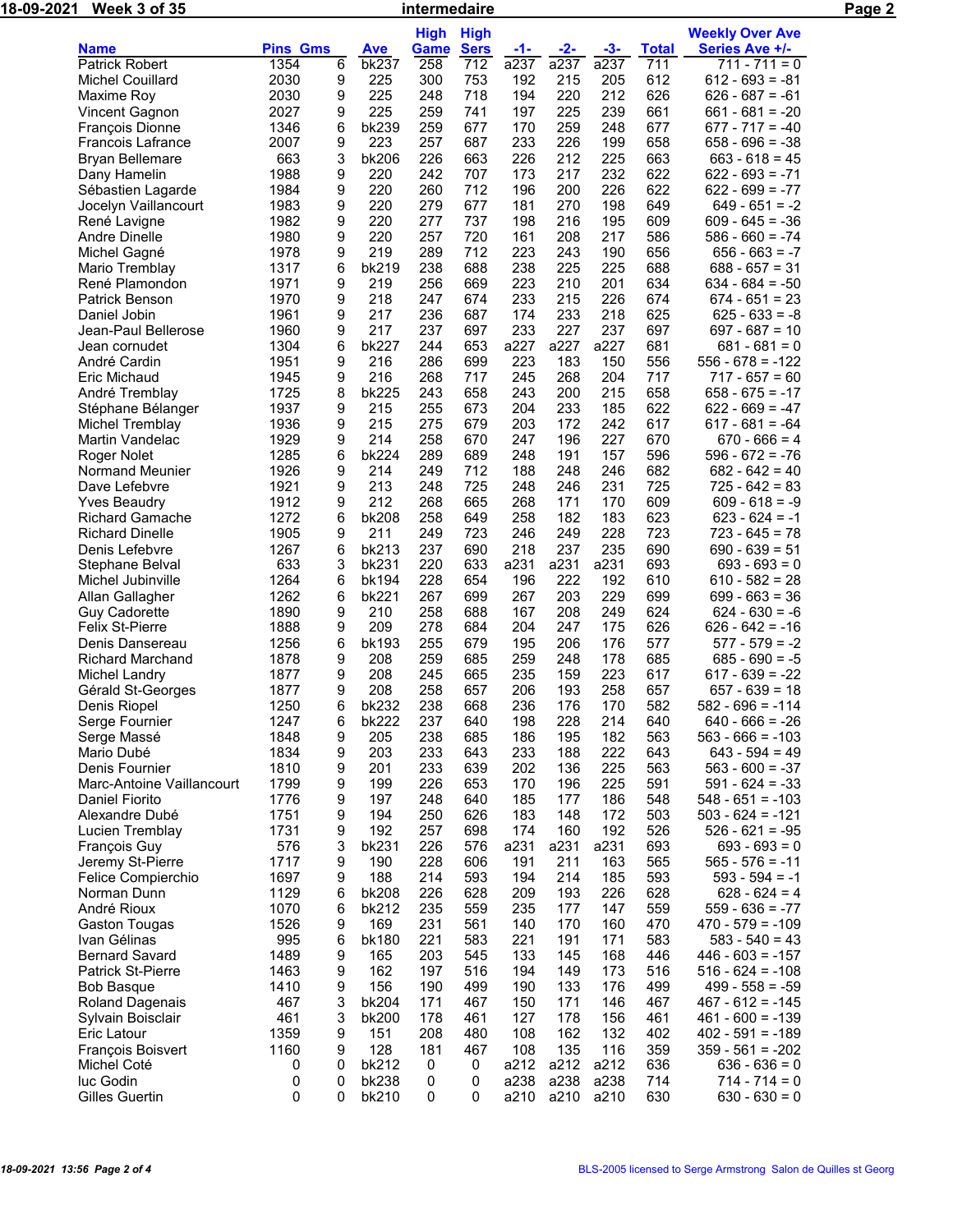| 18-09-2021                         | <b>Week 3 of 35</b>      |                 |          |                  | intermedaire |             |       |                  |       |              |                        | Page 3 |
|------------------------------------|--------------------------|-----------------|----------|------------------|--------------|-------------|-------|------------------|-------|--------------|------------------------|--------|
|                                    |                          |                 |          |                  | <b>High</b>  | <b>High</b> |       |                  |       |              | <b>Weekly Over Ave</b> |        |
|                                    | <b>Name</b>              | <b>Pins Gms</b> |          | <b>Ave</b>       | Game         | <b>Sers</b> | -1-   | -2-              | -3-   | <b>Total</b> | Series Ave +/-         |        |
|                                    | Michel Paquette          | 0               | $\Omega$ | bk212            | $\Omega$     | 0           | a212  | a212             | a212  | 636          | $636 - 636 = 0$        |        |
| ngan.<br>Kabupatèn<br><b>Women</b> |                          |                 |          |                  |              |             |       |                  |       |              |                        |        |
|                                    |                          |                 |          |                  | <b>High</b>  | <b>High</b> |       |                  |       |              | <b>Weekly Over Ave</b> |        |
|                                    | <b>Name</b>              | <b>Pins Gms</b> |          | <b>Ave</b>       | <b>Game</b>  | <b>Sers</b> | $-1-$ | $-2-$            | $-3-$ | <b>Total</b> | Series Ave +/-         |        |
|                                    | Véronique Dansereau      | 2000            | 9        | $\overline{222}$ | 279          | 719         | 205   | $\overline{224}$ | 248   | 677          | $677 - 693 = -16$      |        |
|                                    | Isabelle Michaud         | 1989            | 9        | 221              | 266          | 718         | 185   | 237              | 171   | 593          | $593 - 708 = -115$     |        |
|                                    | Julie Meunier            | 1952            | 9        | 216              | 266          | 754         | 266   | 258              | 230   | 754          | $754 - 636 = 118$      |        |
|                                    | Diane Cloutier           | 1937            | 9        | 215              | 261          | 676         | 237   | 205              | 234   | 676          | $676 - 660 = 16$       |        |
|                                    | Diane Lamontagne         | 1923            | 9        | 213              | 238          | 673         | 203   | 220              | 202   | 625          | $625 - 612 = 13$       |        |
|                                    | Marie-Andrée Poirier     | 1263            | 6        | bk206            | 241          | 676         | 241   | 240              | 195   | 676          | $676 - 618 = 58$       |        |
|                                    | Manon St-Cyr             | 1891            | 9        | 210              | 278          | 639         | 225   | 176              | 233   | 634          | $634 - 639 = -5$       |        |
|                                    | <b>Manon Normandin</b>   | 1244            | 6        | bk210            | 246          | 682         | a210  | a210             | a210  | 630          | $630 - 630 = 0$        |        |
|                                    | Debbie Beers             | 1031            | 5        | bk225            | 227          | 655         | a225  | a225             | a225  | 675          | $675 - 675 = 0$        |        |
|                                    | Linda Blanchette         | 1818            | 9        | 202              | 236          | 631         | 194   | 192              | 179   | 565          | $565 - 636 = -71$      |        |
|                                    | Denise Lapointe          | 1204            | 6        | bk232            | 234          | 605         | 192   | 202              | 205   | 599          | $599 - 696 = -97$      |        |
|                                    | <b>Chantal Bourgault</b> | 1784            | 9        | 198              | 248          | 672         | 242   | 243              | 187   | 672          | $672 - 648 = 24$       |        |
|                                    | Linda McGraw             | 1774            | 9        | 197              | 233          | 632         | 226   | 209              | 184   | 619          | $619 - 648 = -29$      |        |
|                                    | Rejeanne Cyr             | 1770            | 9        | 196              | 226          | 605         | 170   | 176              | 226   | 572          | $572 - 591 = -19$      |        |
|                                    | <b>Francine Viau</b>     | 1567            | 8        | <b>bk207</b>     | 225          | 583         | 225   | i161             | 193   | 579          | $579 - 621 = -42$      |        |
|                                    | Catherine Raymond        | 577             | 3        | bk192            | 200          | 577         | 189   | 188              | 200   | 577          | $577 - 576 = 1$        |        |
|                                    | <b>Emilie Cloutier</b>   | 1703            | 9        | 189              | 241          | 592         | 153   | 184              | 221   | 558          | $558 - 558 = 0$        |        |
|                                    | <b>Chantal Rose</b>      | 1670            | 9        | 185              | 251          | 587         | 162   | 251              | 174   | 587          | $587 - 606 = -19$      |        |
|                                    | Lori-Anne Latour         | 1659            | 9        | 184              | 238          | 556         | 171   | 238              | 140   | 549          | $549 - 663 = -114$     |        |
|                                    | Lyne Tremblay            | 1611            | 9        | 179              | 211          | 547         | 183   | 167              | 183   | 533          | $533 - 699 = -166$     |        |
|                                    | Doreen Dubé              | 1594            | 9        | 177              | 209          | 544         | 156   | 201              | 187   | 544          | $544 - 636 = -92$      |        |
|                                    | <b>Francine Germain</b>  | 1587            | 9        | 176              | 220          | 588         | 165   | 220              | 203   | 588          | $588 - 609 = -21$      |        |
|                                    | Lucie St-Georges         | 1587            | 9        | 176              | 208          | 578         | 178   | 195              | 185   | 558          | $558 - 513 = 45$       |        |
|                                    | Denise Brulé             | 1512            | 9        | 168              | 202          | 519         | 193   | 132              | 194   | 519          | $519 - 609 = -90$      |        |
|                                    | Micheline Bélanger       | 1355            | 9        | 150              | 187          | 503         | 115   | 143              | 115   | 373          | $373 - 561 = -188$     |        |
|                                    | Johanne Brisson          | 731             | 6        | bk166            | 158          | 410         | 150   | 102              | 158   | 410          | $410 - 498 = -88$      |        |
|                                    | Julie Tremblay           | 330             | 3        | <b>bk178</b>     | 119          | 330         | a178  | a178             | a178  | 534          | $534 - 534 = 0$        |        |